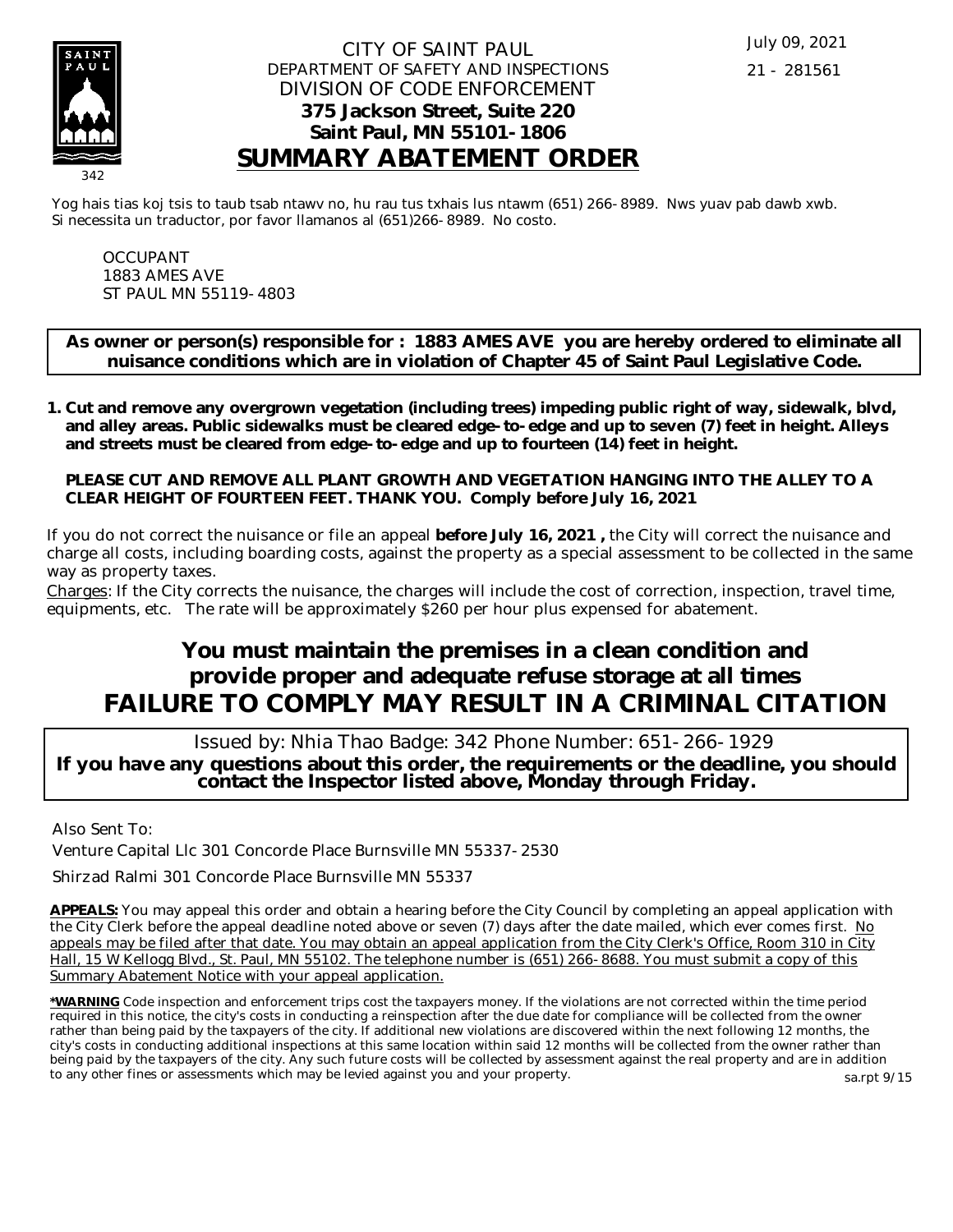

#### CITY OF SAINT PAUL DEPARTMENT OF SAFETY AND INSPECTIONS DIVISION OF CODE ENFORCEMENT **375 Jackson Street, Suite 220 Saint Paul, MN 55101-1806 SUMMARY ABATEMENT ORDER**

Yog hais tias koj tsis to taub tsab ntawv no, hu rau tus txhais lus ntawm (651) 266-8989. Nws yuav pab dawb xwb. Si necessita un traductor, por favor llamanos al (651)266-8989. No costo.

VENTURE CAPITAL LLC 301 CONCORDE PLACE BURNSVILLE MN 55337-2530

**As owner or person(s) responsible for : 1883 AMES AVE you are hereby ordered to eliminate all nuisance conditions which are in violation of Chapter 45 of Saint Paul Legislative Code.**

**Cut and remove any overgrown vegetation (including trees) impeding public right of way, sidewalk, blvd, 1. and alley areas. Public sidewalks must be cleared edge-to-edge and up to seven (7) feet in height. Alleys and streets must be cleared from edge-to-edge and up to fourteen (14) feet in height.** 

**PLEASE CUT AND REMOVE ALL PLANT GROWTH AND VEGETATION HANGING INTO THE ALLEY TO A CLEAR HEIGHT OF FOURTEEN FEET. THANK YOU. Comply before July 16, 2021**

If you do not correct the nuisance or file an appeal **before July 16, 2021 ,** the City will correct the nuisance and charge all costs, including boarding costs, against the property as a special assessment to be collected in the same way as property taxes.

Charges: If the City corrects the nuisance, the charges will include the cost of correction, inspection, travel time, equipments, etc. The rate will be approximately \$260 per hour plus expensed for abatement.

# **You must maintain the premises in a clean condition and provide proper and adequate refuse storage at all times FAILURE TO COMPLY MAY RESULT IN A CRIMINAL CITATION**

 Issued by: Nhia Thao Badge: 342 Phone Number: 651-266-1929 **If you have any questions about this order, the requirements or the deadline, you should contact the Inspector listed above, Monday through Friday.**

Also Sent To: **Occupant** 

Shirzad Ralmi 301 Concorde Place Burnsville MN 55337

**APPEALS:** You may appeal this order and obtain a hearing before the City Council by completing an appeal application with the City Clerk before the appeal deadline noted above or seven (7) days after the date mailed, which ever comes first. No appeals may be filed after that date. You may obtain an appeal application from the City Clerk's Office, Room 310 in City Hall, 15 W Kellogg Blvd., St. Paul, MN 55102. The telephone number is (651) 266-8688. You must submit a copy of this Summary Abatement Notice with your appeal application.

**\*WARNING** Code inspection and enforcement trips cost the taxpayers money. If the violations are not corrected within the time period required in this notice, the city's costs in conducting a reinspection after the due date for compliance will be collected from the owner rather than being paid by the taxpayers of the city. If additional new violations are discovered within the next following 12 months, the city's costs in conducting additional inspections at this same location within said 12 months will be collected from the owner rather than being paid by the taxpayers of the city. Any such future costs will be collected by assessment against the real property and are in addition to any other fines or assessments which may be levied against you and your property. sa.rpt 9/15